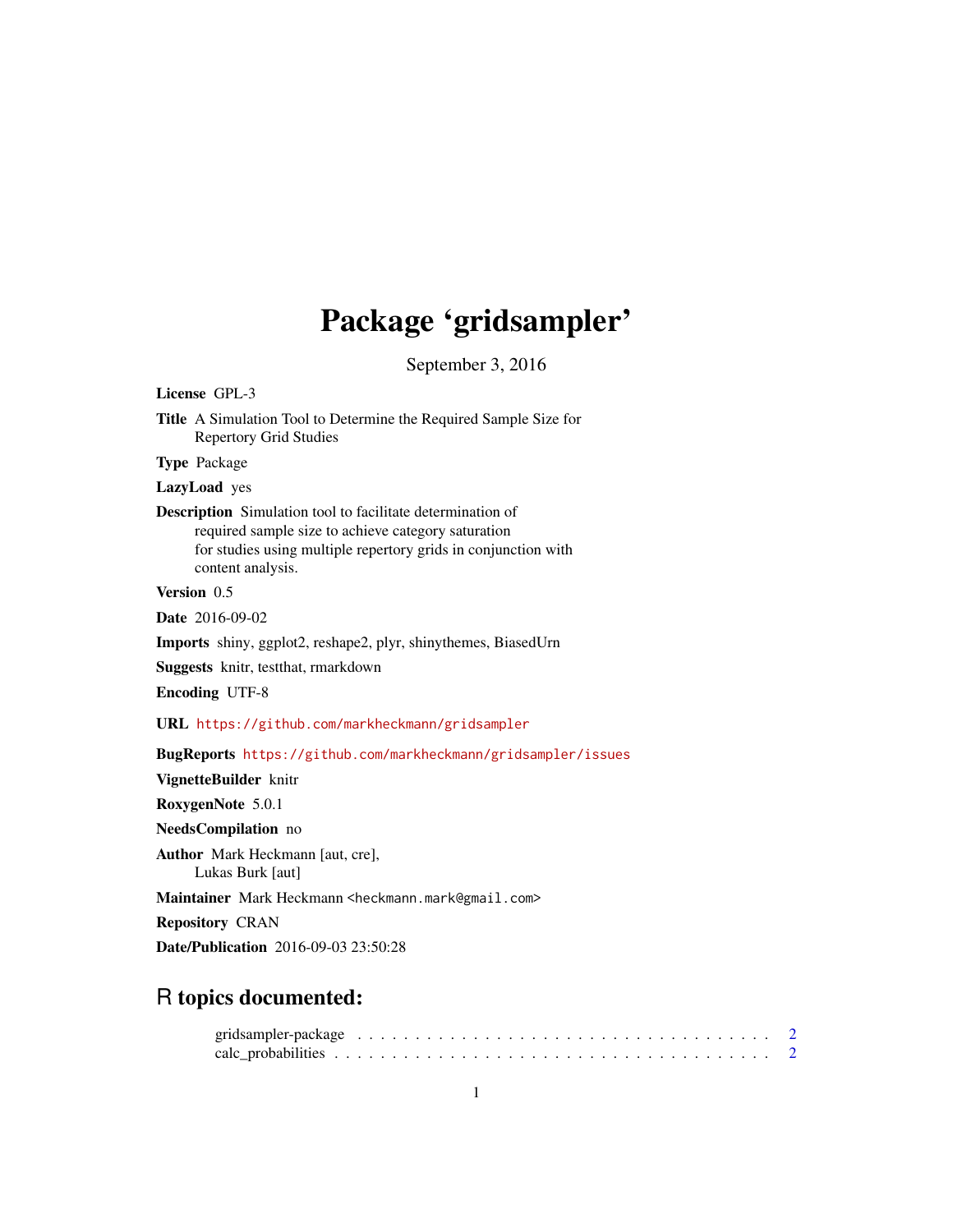# <span id="page-1-0"></span>2 calc\_probabilities

|       | $\text{draw\_multiple\_n\_ persons\_x\_times} \dots \dots \dots \dots \dots \dots \dots \dots \dots \dots \dots$ |  |
|-------|------------------------------------------------------------------------------------------------------------------|--|
|       |                                                                                                                  |  |
|       |                                                                                                                  |  |
|       |                                                                                                                  |  |
|       |                                                                                                                  |  |
|       |                                                                                                                  |  |
|       |                                                                                                                  |  |
|       |                                                                                                                  |  |
|       |                                                                                                                  |  |
|       |                                                                                                                  |  |
| Index |                                                                                                                  |  |

gridsampler-package gridsampler *- A sample size simulation software for repertory grid studies*

# Description

gridsampler - A sample size simulation software for repertory grid studies

# References

- Green, B. (2004). Personal construct psychology and content analysis. Personal Construct Theory & Practice, 1(3), 82-91.
- Jankowicz, D. (2004). The easy guide to repertory grids. Chichester, England: John Wiley & Sons.

<span id="page-1-1"></span>calc\_probabilities *Probability for certain degree of saturation*

# Description

Calculate probability for getting certain proportion of categories with at least m constructs

#### Usage

```
calc_probabilities(r, n, ms, min.props = c(0.9, 0.95, 0.99))
```
### Arguments

| r         | A dataframe. The result returned from sim_n_persons_x_times_many_n. |
|-----------|---------------------------------------------------------------------|
| n         | Vector of n for which to calculate probabilities.                   |
| ms        | minimal number of constructs in each category                       |
| min.props | Proportion of categores to contain at least m constructs.           |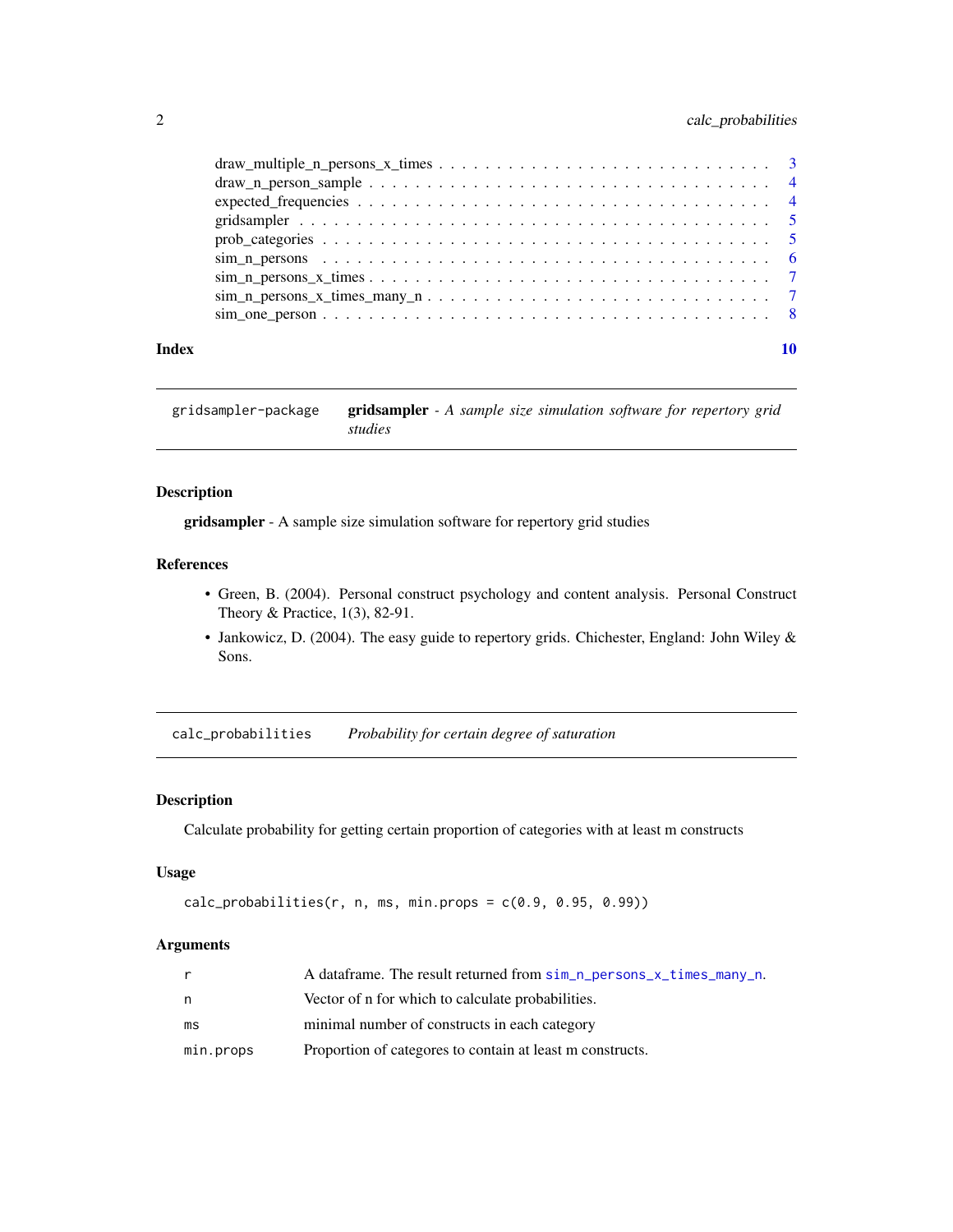# <span id="page-2-0"></span>See Also

Other Utilities: [expected\\_frequencies](#page-3-1), [prob\\_categories](#page-4-1)

# Examples

```
prob \le - dexp(1:30, .05)n < - seq(10, 80, by = 20)
r < - \sin n_{\text{persons}} \times \text{times\_many}_n (prob, n, a = 7, times = 100)
dd \leq calc_probabilities(r, n, ms=1:5, min.props = c(0.9, .95, 1))
head(dd)
```
<span id="page-2-1"></span>draw\_multiple\_n\_persons\_x\_times

*Draw and redraw results of simulation*

# Description

Draw and redraw results of simulation

#### Usage

draw\_multiple\_n\_persons\_x\_times(d)

#### Arguments

d A dataframe as returned by [calc\\_probabilities](#page-1-1).

#### See Also

Other Plotting: [draw\\_n\\_person\\_sample](#page-3-2)

#### Examples

```
## simulate
prob <- dexp(1:30, .05) # probabilities for categories
N < - seq(10, 80, by = 10) # smaple sizes to simulate
r <- sim_n_persons_x_times_many_n(prob, n = N, a = 7, times = 100, progress = "none")
# calculate and draw
M <- 1:5 + minimal number of categories to evaluate
p <- c(0.9, .95, 1) # proportion of categories for which minimal m holds
d \leq calc\_probabilities(r, n = N, ms = M, min.props = p)draw_multiple_n_persons_x_times(d)
```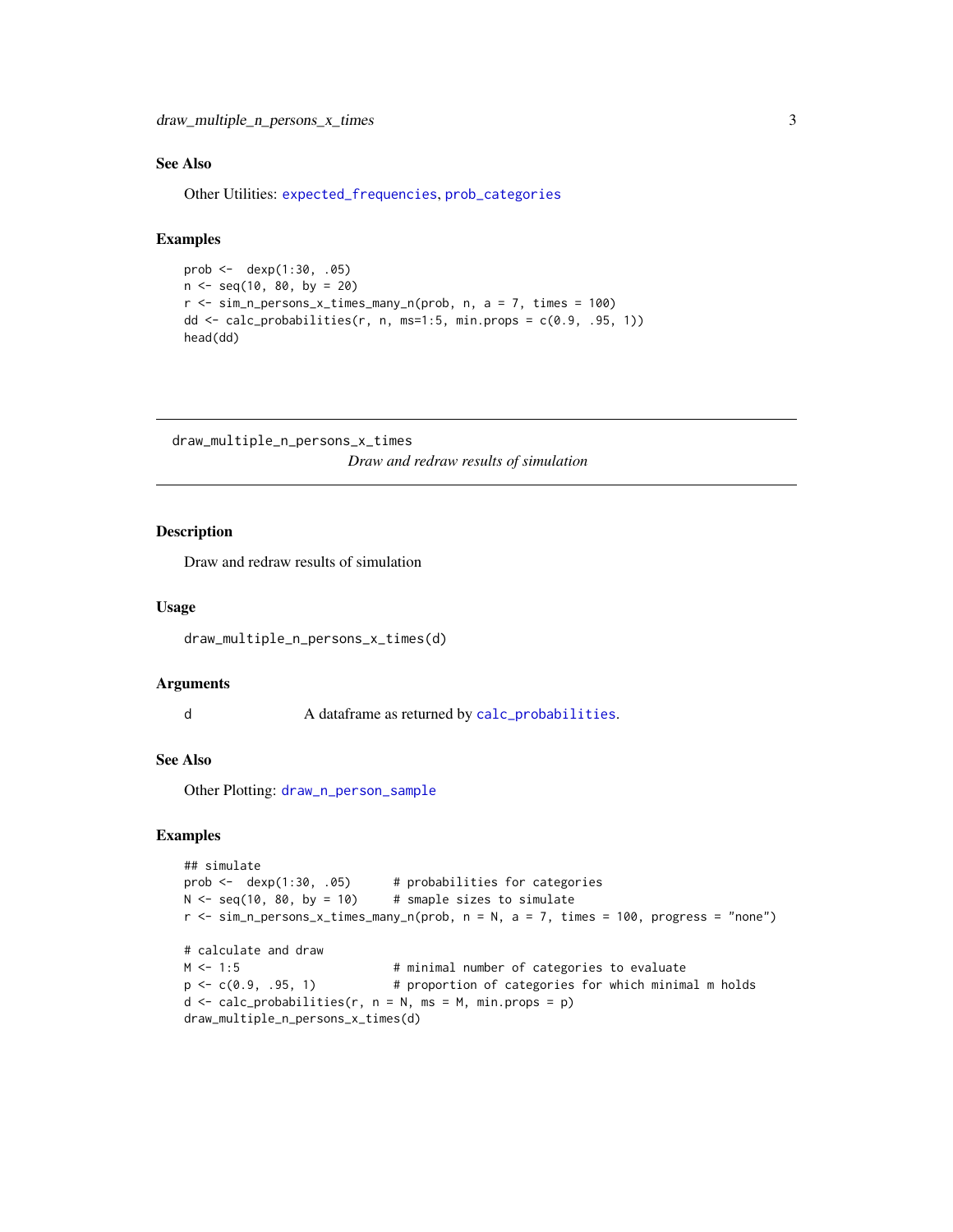<span id="page-3-2"></span><span id="page-3-0"></span>draw\_n\_person\_sample *Produce graphic for a single sample of n persons*

# Description

Produce graphic for a single sample of n persons

#### Usage

```
draw_n_person_sample(prob, n, a = 10, ap = rep(1/length(a), length(a)))
```
# Arguments

| prob | Probability to draw a construct from a certain category.                       |
|------|--------------------------------------------------------------------------------|
| n.   | Number of persons, <i>i.e.</i> grids to be sampled.                            |
| a    | Possible number of attributes sampled from.                                    |
| ap   | Attribute probabilities, <i>i.e.</i> for each number of attributes given in a. |

# See Also

Other Plotting: [draw\\_multiple\\_n\\_persons\\_x\\_times](#page-2-1)

# Examples

```
draw_n_person_sample(dexp(1:30, rate = .05), n = 100, a = 10)
draw_n_person_sample(dexp(1:30, rate = .05), n = 100, a = 1:5, ap = 5:1)
```
<span id="page-3-1"></span>expected\_frequencies *Produce ggplot of percentiles for simulated frequencies*

#### Description

Produce ggplot of percentiles for simulated frequencies

#### Usage

```
expected_frequencies(r)
```
# Arguments

r A dataframe. The result returned from [sim\\_n\\_persons\\_x\\_times](#page-6-2).

# Value

Draws a ggplot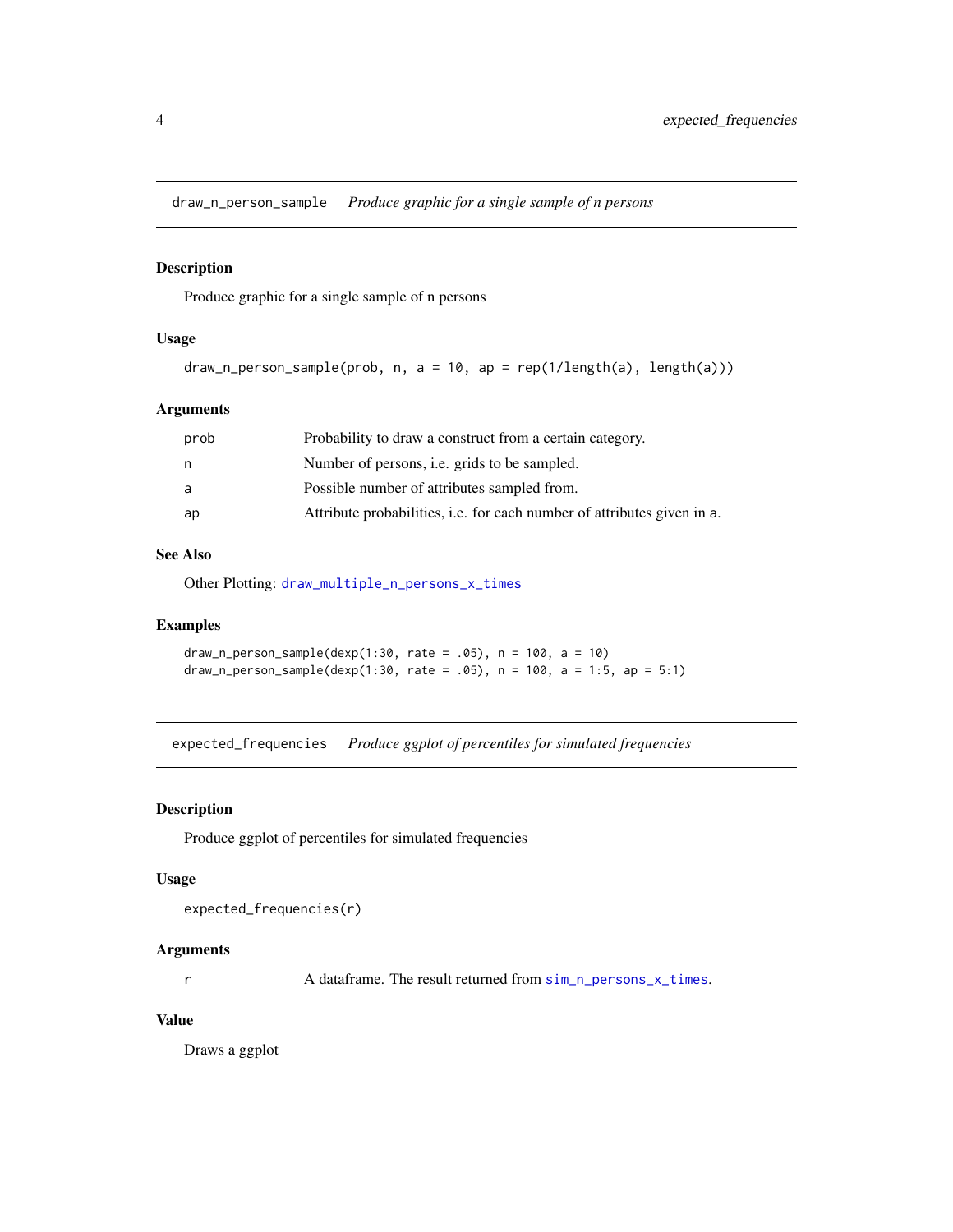# <span id="page-4-0"></span>gridsampler 5

# See Also

Other Utilities: [calc\\_probabilities](#page-1-1), [prob\\_categories](#page-4-1)

#### Examples

```
r <- sim_n_persons_x_times(dexp(1:30, rate = .05), n = 50, a = 5:7, ap = 1:3, 100)
expected_frequencies(r)
```
gridsampler *Run gridsampler app*

# Description

This function starts the gridsampler shiny app.

#### Usage

```
gridsampler(display.mode = "auto",
  launch.browser = getOption("shiny.launch.browser", interactive()))
```
# Arguments

display.mode auto by default, can also be showcase. See [runApp.](#page-0-0) launch.browser Boolean, set TRUE to open the app in the browser. See [runApp.](#page-0-0)

# Examples

## Not run: gridsampler()

## End(Not run)

<span id="page-4-1"></span>prob\_categories *Probability for certain degree of saturation*

#### Description

Calculate probability for getting certain proportion of categories with at least m constructs

#### Usage

```
prob_categories(r, m, min.prop = 1)
```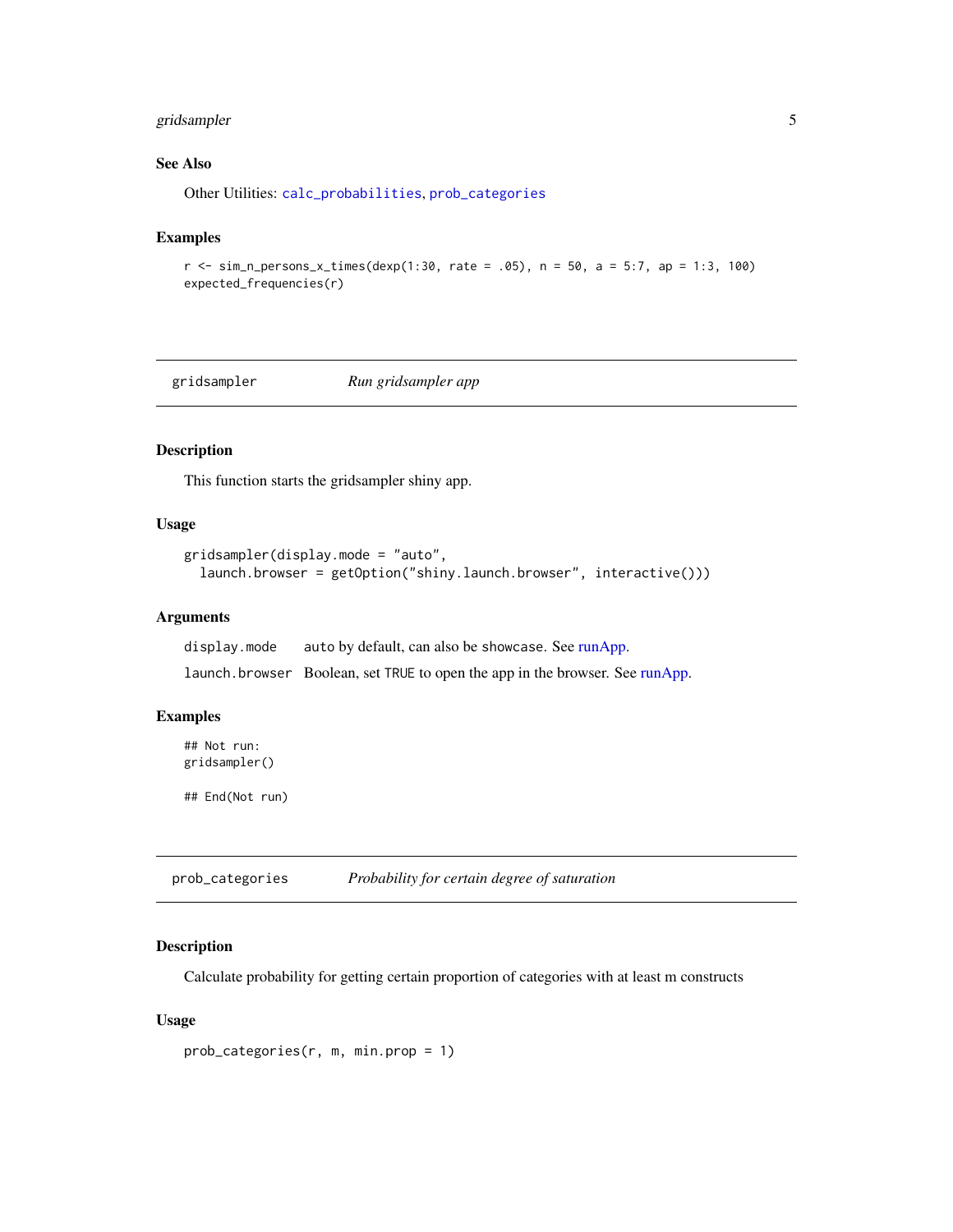#### <span id="page-5-0"></span>Arguments

|          | A dataframe. The result returned from sim_n_persons_x_times. |
|----------|--------------------------------------------------------------|
| m        | minimal number of constructs in each category                |
| min.prop | Proportion of categores to contain at least m constructs.    |

#### See Also

Other Utilities: [calc\\_probabilities](#page-1-1), [expected\\_frequencies](#page-3-1)

# Examples

```
r \leq \text{sim}_n persons_x_times(dexp(1:30, rate = .05), n = 50, a = 5:7, times = 100, progress = "none")
prob_categories(r, 4, min.prop = .9)
```
<span id="page-5-1"></span>sim\_n\_persons *Simulate n persons*

# Description

Function is a simple replicate wrapper around sim\_one\_person

# Usage

```
sim_n_{persons(prob, n, a = 10, ap = rep(1/length(a), length(a)))
```
# Arguments

| prob | Probability to draw a construct from a certain category.                |
|------|-------------------------------------------------------------------------|
| n    | Number of persons, <i>i.e.</i> grids to be sampled.                     |
| a    | Possible number of attributes sampled from.                             |
| ap   | Attribute probabilities, i.e. for each number of attributes given in a. |

#### See Also

Other Simulations: [sim\\_n\\_persons\\_x\\_times\\_many\\_n](#page-6-1), [sim\\_n\\_persons\\_x\\_times](#page-6-2), [sim\\_one\\_person](#page-7-1)

# Examples

```
sim\_n\_persons(dexp(1:30, .05), n = 2, a = 10)sim_n_persons(dexp(1:30, .05), n = 2, a = c(1, 30))
sim\_n\_persons(dexp(1:30, .05), n = 2, a = c(1, 30), ap = c(1,4))sim_n_persons(dexp(1:30, .05), n = 2, a = 1:5, ap = c(1,1,2,2,3))
```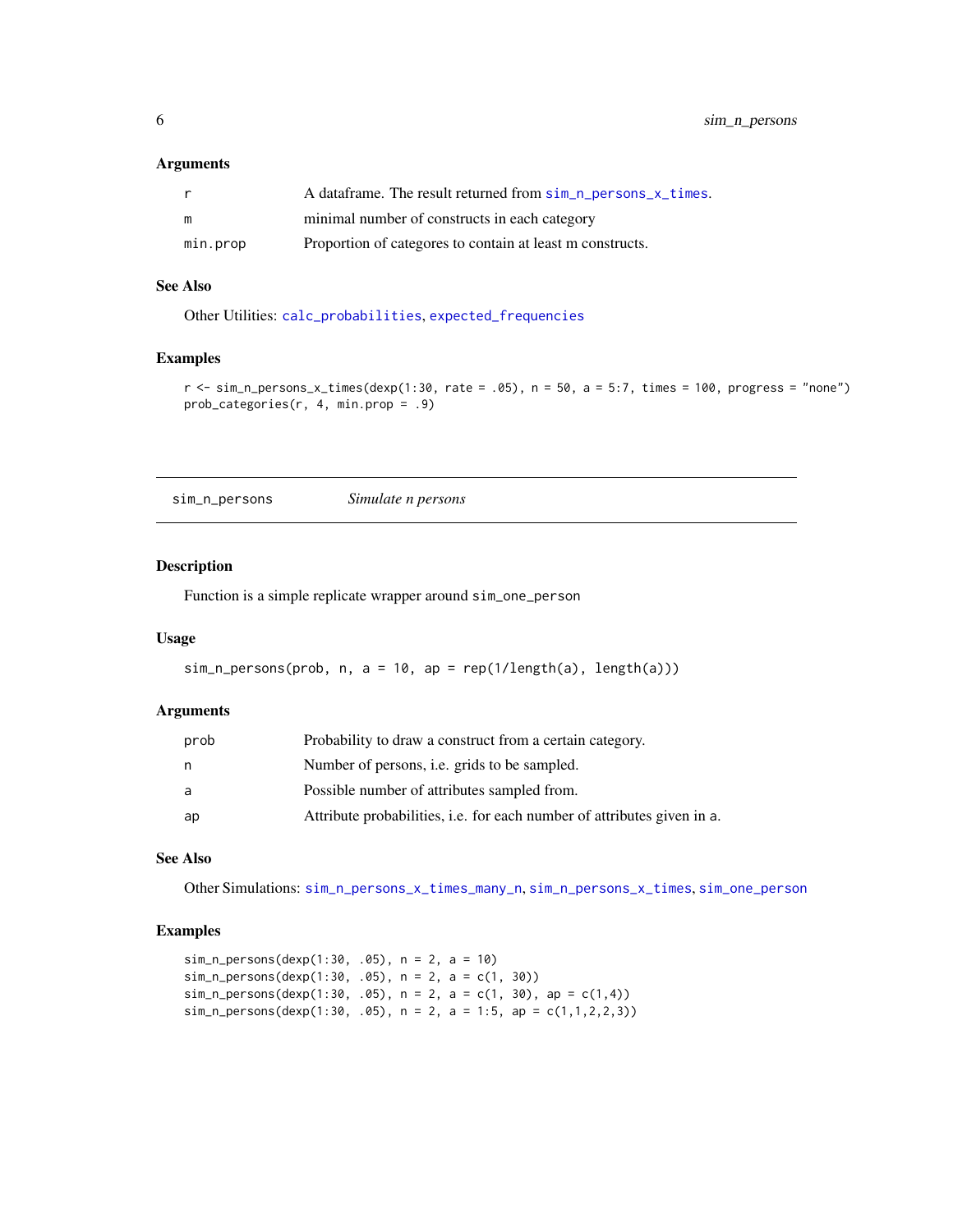<span id="page-6-2"></span><span id="page-6-0"></span>sim\_n\_persons\_x\_times *Complete simulation*

#### Description

Complete simulation

## Usage

```
sim_n_persons_x_times(prob, n, a, ap = rep(1/length(a), length(a)),
  times = 100, progress = "text")
```
# Arguments

| prob     | Probability to draw a construct from a certain category. Length of vector deter-<br>mines number of categories. |
|----------|-----------------------------------------------------------------------------------------------------------------|
| n        | Number of persons, <i>i.e.</i> grids to sample.                                                                 |
| a        | Number of constructs to be sampled.                                                                             |
| ap       | Probabilities for each number of attributes to be sampled.                                                      |
| times    | Number of times to repeat each simulation.                                                                      |
| progress | Type of progress bar shown during simulation.                                                                   |

#### See Also

Other Simulations: [sim\\_n\\_persons\\_x\\_times\\_many\\_n](#page-6-1), [sim\\_n\\_persons](#page-5-1), [sim\\_one\\_person](#page-7-1)

# Examples

```
## Not run:
sim_n_{persons_x_times(dexp(1:30, .05), n = 2, a = c(1,30), ap = 1:2, times = 100)sim_p-persons_x_times(dexp(1:30, .05), n = 2, a = c(1,30), times = 200, progress = "tk")
```
## End(Not run)

<span id="page-6-1"></span>sim\_n\_persons\_x\_times\_many\_n *Simulate for different n*

# Description

Creates simulation results for different n. Runs [sim\\_n\\_persons\\_x\\_times](#page-6-2) for different n.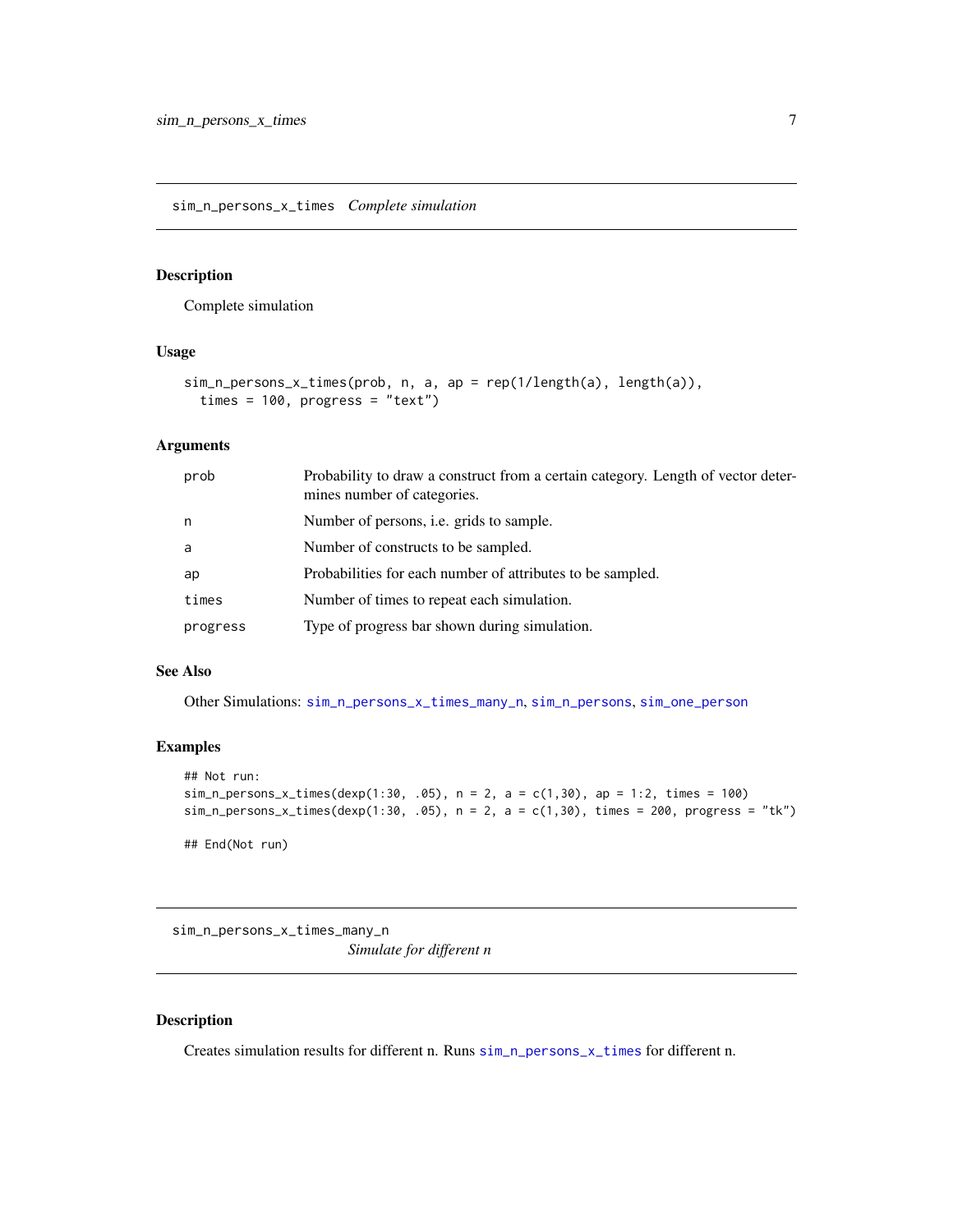#### <span id="page-7-0"></span>Usage

```
sim\_n\_persons_x_times\_many_n(prob, n = seq(10, 80, by = 10), a = 7,ap = rep(1/length(a), length(a)), time = 100, progress = "text")
```
#### Arguments

| prob     | Probability to draw a construct from a certain category. Length of vector deter-<br>mines number of categories. |
|----------|-----------------------------------------------------------------------------------------------------------------|
| n        | Number of persons, i.e. grids to sample.                                                                        |
| a        | Number of constructs to be sampled.                                                                             |
| ap       | Probabilities for each number of attributes to be sampled.                                                      |
| times    | Number of times to repeat each simulation.                                                                      |
| progress | Type of progress bar shown during simulation.                                                                   |
|          |                                                                                                                 |

# Value

A result dataframe.

# See Also

Other Simulations: [sim\\_n\\_persons\\_x\\_times](#page-6-2), [sim\\_n\\_persons](#page-5-1), [sim\\_one\\_person](#page-7-1)

# Examples

```
## Not run:
r <- sim_n_persons_x_times_many_n(dexp(1:30, .05), a = 7, times = 100)
r <- sim_n_persons_x_times_many_n(dexp(1:30, .05), a = 5:7, ap = 1:3, times = 100)
```
## End(Not run)

<span id="page-7-1"></span>sim\_one\_person *Simulate a single grid*

# Description

Simulate a single grid

# Usage

sim\_one\_person(prob, a = 10)

#### Arguments

| prob | Probability to draw a construct from a certain category. |
|------|----------------------------------------------------------|
|      | Number of constructs to be sampled.                      |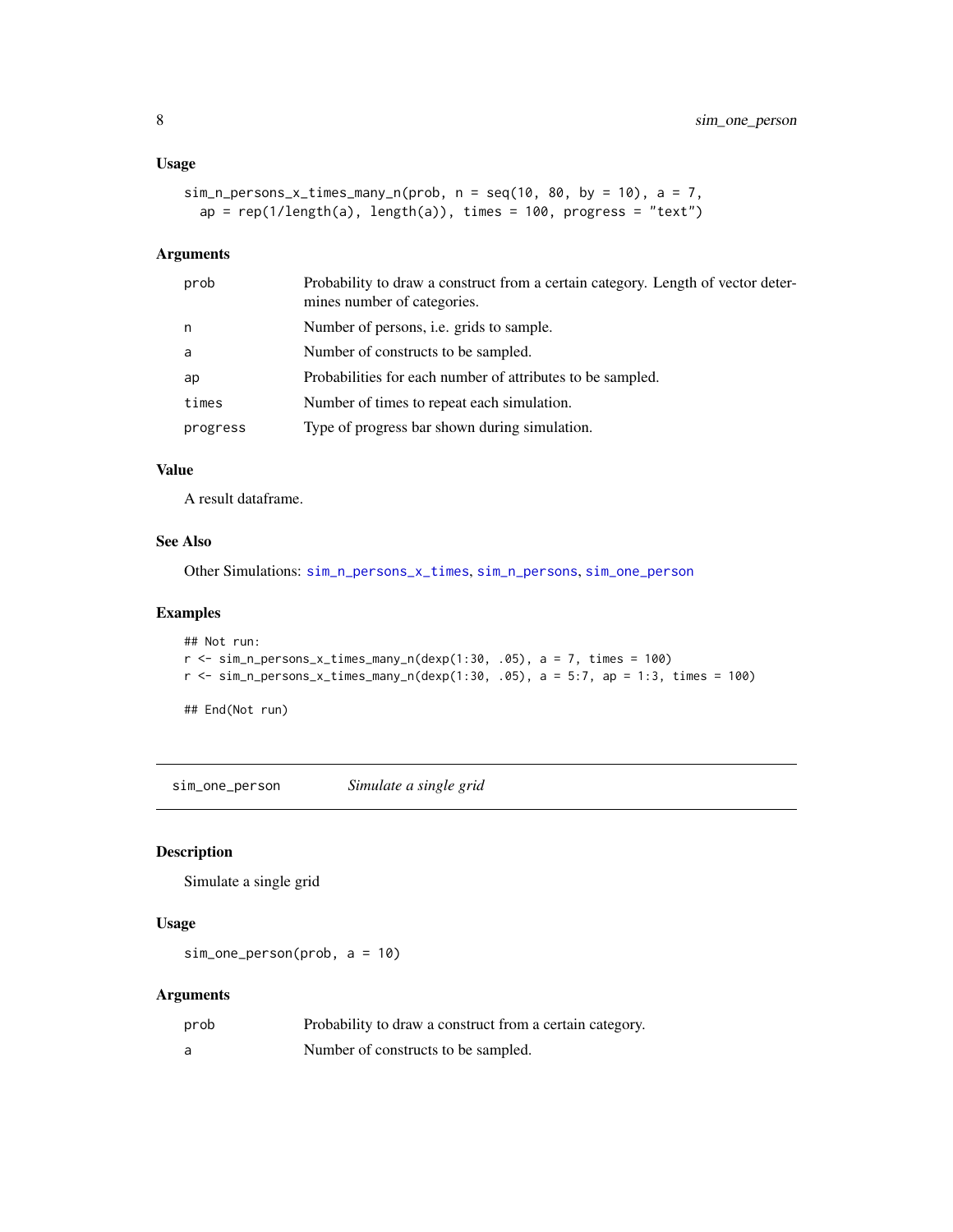<span id="page-8-0"></span>sim\_one\_person 9

# See Also

Other Simulations: [sim\\_n\\_persons\\_x\\_times\\_many\\_n](#page-6-1), [sim\\_n\\_persons\\_x\\_times](#page-6-2), [sim\\_n\\_persons](#page-5-1)

# Examples

# draw from exponential distribution p <- dexp(1:20, rate = .1) sim\_one\_person(p, a = 10)